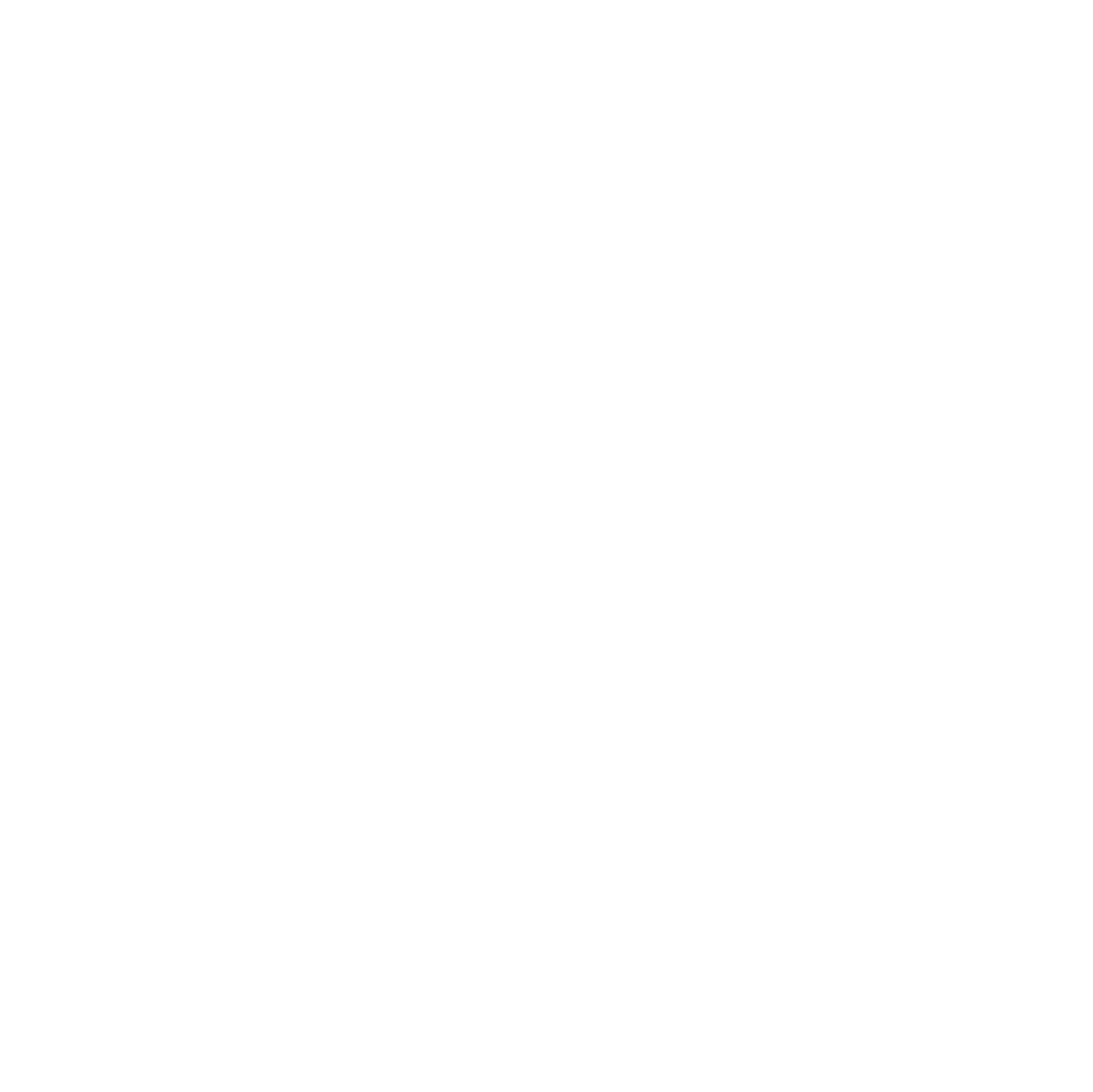### ABOUT POWER CONTROL

#### POWER CONTROL IS THE UK'S FASTEST GROWING POWER PROTECTION SOLUTIONS PROVIDER.

The company is a prominent and highly influential leader in its field with over two decades of experience in working across a wide spectrum of markets, including medical, public sector, data centre, retail and IT.

a

Although UPS systems form the cornerstone of Power Control, its rich history and experience of the entire electrical path enables it to offer much more than just backup power. The company's entire product portfolio is meticulously selected so the right solutions can be designed and delivered for users' power protection requirements.

Offering single phase, tower and modular UPS solutions, the technologies Power Control include in its UPS collection are of the highest calibre and provide complete peace of mind. In bringing together the very best components, industry leading performance and efficiencies are continuously offered. These factors are all underpinned with lowest total cost of ownerships available.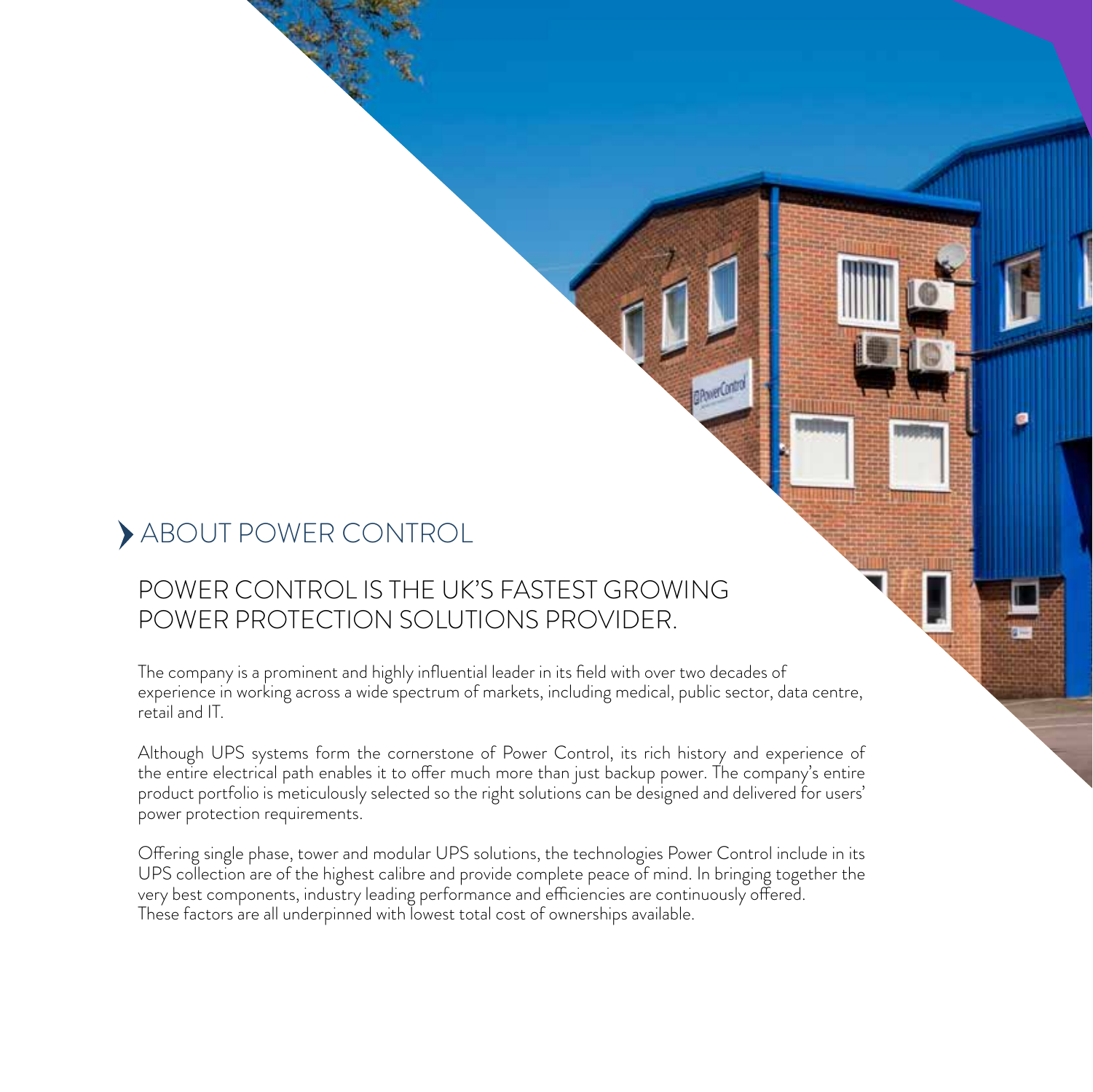

#### MAINTENANCE SUPPORT

With an all encompassing offering, Power Control provides complete maintenance and service solutions for most UPS brands and ancillaries such as batteries and electrical installations.

Located across the country, Power Control's team of highly trained engineers are fully equipped to undertake emergency reactive maintenance if required.

The company prides itself on its customer service and has a 24 hour call centre, which is operated by a team of technical engineers qualified to give immediate initial diagnosis of faults and offer step by step phone assistance.

Power Control also offers service packages to integrate maintenance for other associated server room infrastructure equipment including UPS and batteries, electrical installation testing, air conditioning services, generator servicing, fire suppression equipment and door entry systems.

SILVER LEVEL



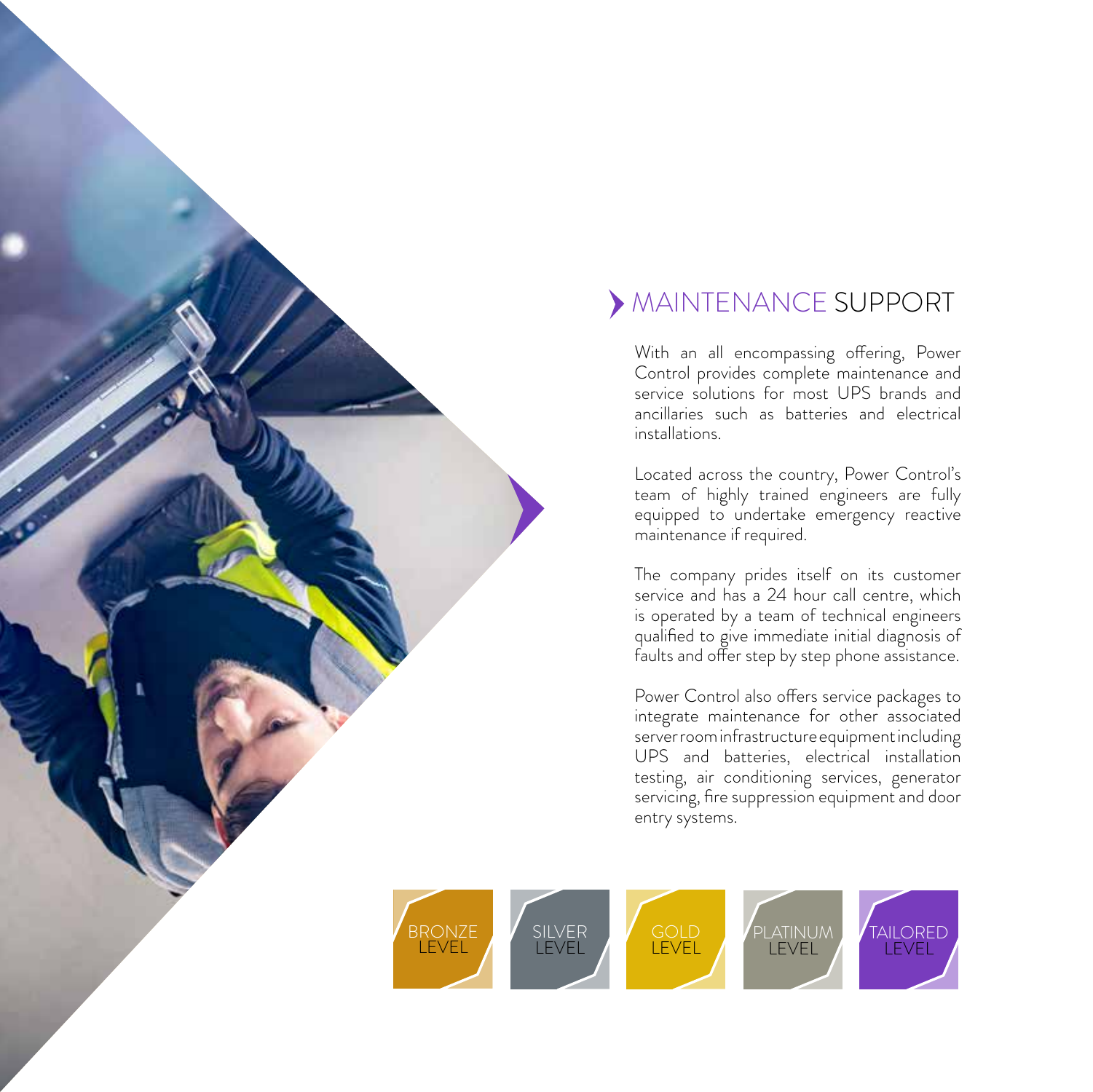#### TECHNICAL SERVICES

Power Control has a nationwide reputation for providing turnkey project solutions, technical advice and support, and lifetime ownership maintenance.

Setting the benchmark for quality, Power Control is the preferred trade consultant for an array of businesses across the country. The company works closely with all its clients to design and deploy a clearly defined power protection strategy for their infrastructures.

SME to multinational corporates, Power Control adopts a proven five-step approach to develop bespoke design solutions that achieve all specific technical and commercial drivers.

Working in partnership with leading industry contractors, project engineers and specialist manufacturers, Power Control can deliver packaged turnkey solutions for all elements of the critical power path which includes, but is not limited to, the supply, installation and commissioning of UPS systems, generators and electrical works.

These valuable alliances provide an even wider portfolio of products and services for clients looking beyond the electrical infrastructure.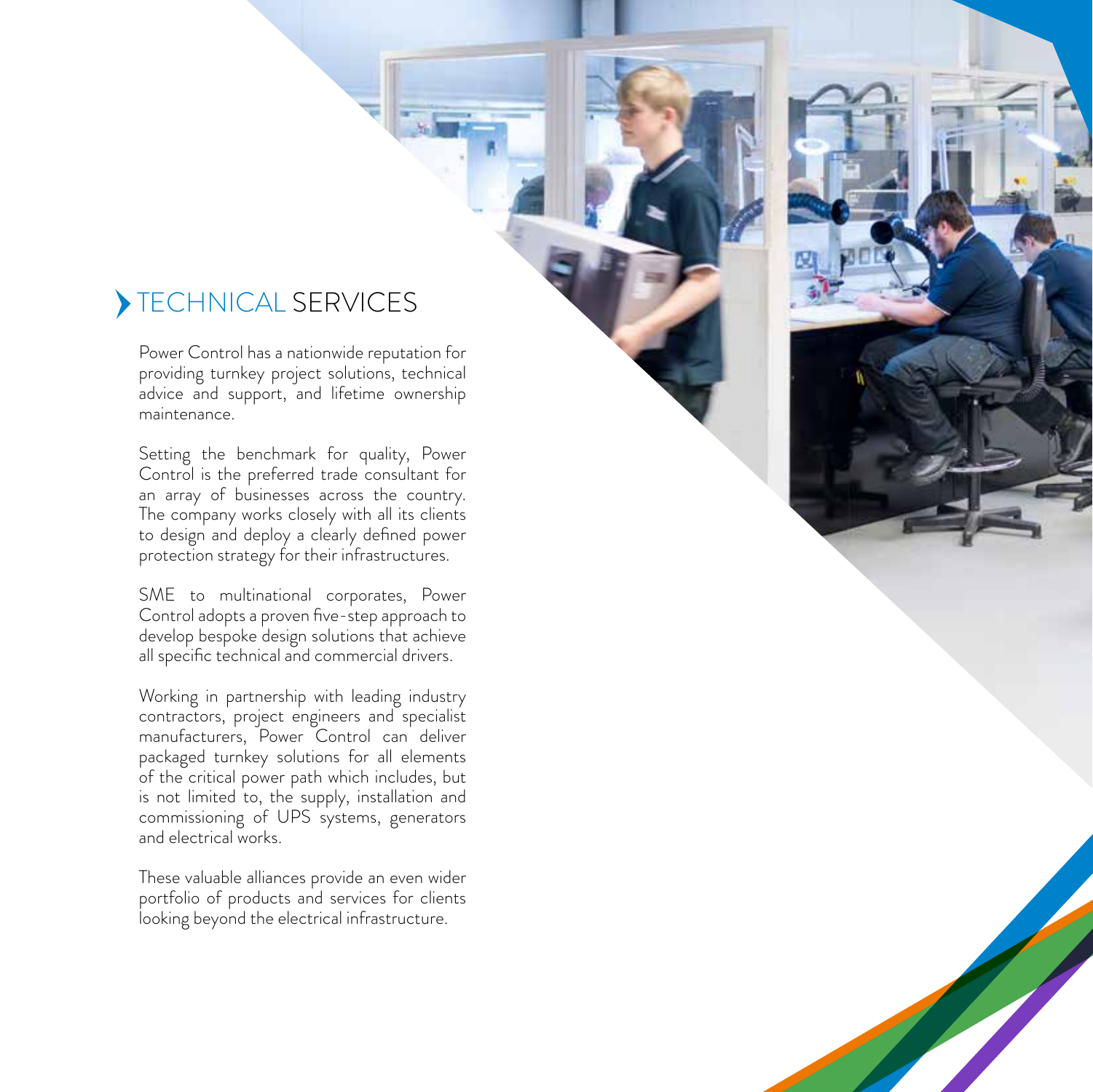## UPS SOLUTIONS

Power Control has partnered with some of the world's leading UPS manufactures to supply backup power protection from 800VA through to 6.4MVA.

As a Prestige Partner and premier service provider for global UPS manufacturer CertaUPS, Power Control offers performance leading single phase 800VA – 20kVA equipment as well as the CertaUPS three phase system, available from 10 – 30kVA.

With a relationship spanning almost a decade, Power Control is the sole UK distributor for renowned Italian UPS manufacturer Borri. The company presents a wide selection of Borri three phase systems, which are available from 10kVA to 6.4MVA. Independently certified by TÜV Nord, Borri UPS systems come with industry leading efficiency and are renowned internationally for their superior performance.

Complementing the Borri range of UPS, Power Control is also an exclusive UPS value added partner for international information and communications technology (ICT) giant Huawei Technologies Co Ltd and offers the highly coveted Huawei UPS systems to the UK market.

Supporting these technologies, Power Control also supplies a complete selection of batteries and accessories including monitoring software, SNMP cards, relay cards, bypass switches and PDUs.

For a full list of Power Control's product range, please visit the website at www.powercontrol.co.uk.





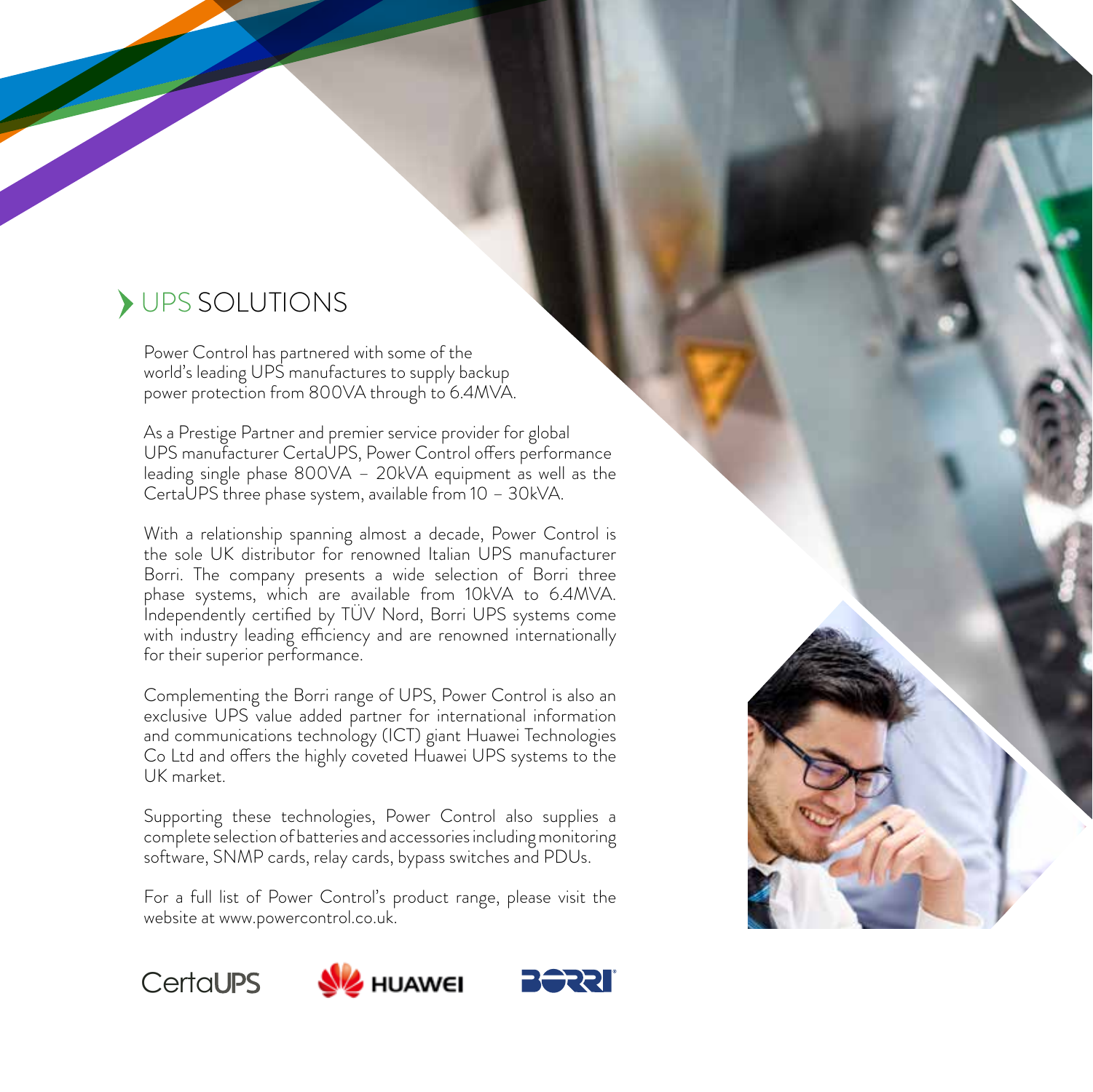#### WORKING WITH POWER CONTROL

Drawing on its two decades of UPS expertise Power Control has become an integral partner for all aspects of critical power infrastructure.

An unparalleled understanding of the sophisticated intricacies that make up power protection frameworks have positioned Power Control as not just a leading UPS specialist but as an expert in planning, design and commissioning of complex power protection solutions. It is a core provider of batteries, bypass switches, air conditioning, other ancillaries and tailored design solutions.

The company's strong partner and manufacturer network enables it to deliver efficient, sustainable and effective solutions for businesses of all sizes.